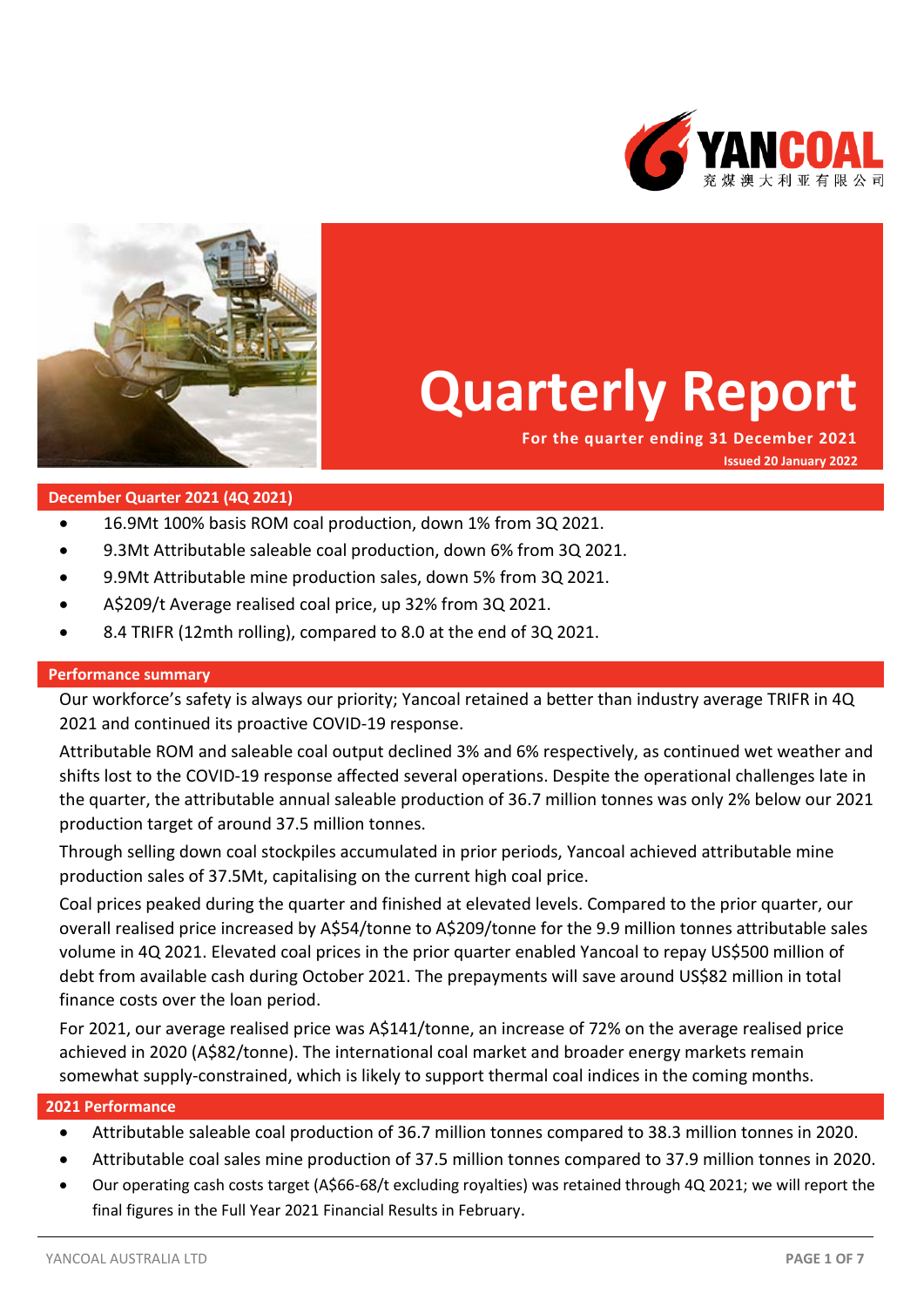#### **Production and Sales Data**

| <b>ROM COAL PRODUCTION, Mt</b>                | Mine<br>type    | Economic                     | 4Q         | 3Q<br>2021          | <b>PP</b><br>Change | 4Q<br>2020           | <b>PCP</b><br>Change   | 12 months year-to-date |                        |        |
|-----------------------------------------------|-----------------|------------------------------|------------|---------------------|---------------------|----------------------|------------------------|------------------------|------------------------|--------|
|                                               |                 | Interest                     | 2021       |                     |                     |                      |                        | 2021                   | 2020                   | Change |
| Moolarben                                     | OC/UG           | 95%                          | 5.0        | 5.3                 | (6%)                | 5.0                  | -%                     | 20.4                   | 21.7                   | (6%)   |
| Mount Thorley Warkworth                       | <b>OC</b>       | 82.9%                        | 4.4        | 4.7                 | (6%)                | 4.4                  | $-$ %                  | 16.5                   | 17.6                   | (6%)   |
| <b>Hunter Valley Operations</b>               | <b>OC</b>       | 51%                          | 4.2        | 3.8                 | 11%                 | 4.4                  | (5%)                   | 14.4                   | 16.9                   | (15%)  |
| Yarrabee                                      | <b>OC</b>       | 100%                         | 0.9        | 1.0                 | (10%)               | 0.9                  | $-$ %                  | 3.0                    | 3.3                    | (9%)   |
| <b>Stratford Duralie</b>                      | <b>OC</b>       | 100%                         | 0.7        | 0.3                 | 133%                | 0.4                  | 75%                    | 1.5                    | 1.0                    | 50%    |
| Middlemount                                   | <b>OC</b>       | 49.9997%                     | 1.2        | 1.2                 | $-$ %               | 1.3                  | (8%)                   | 4.8                    | 4.0                    | 20%    |
| Ashton                                        | UG              | 100%                         | 0.5        | 0.8                 | (38%)               | 0.9                  | (44%)                  | 2.6                    | 3.6                    | (28%)  |
| Total - 100% Basis                            |                 |                              | 16.9       | 17.1                | (1%)                | 17.3                 | (2%)                   | 63.2                   | 68.1                   | (7%)   |
| <b>Total - Attributable</b>                   |                 |                              | 12.6       | 13.0                | (3%)                | 11.9                 | 6%                     | 47.5                   | 48.0                   | (1%)   |
|                                               |                 |                              |            |                     | PP                  |                      | <b>PCP</b>             |                        | 12 months year-to-date |        |
| <b>SALEABLE COAL</b><br><b>PRODUCTION, Mt</b> | Coal type       | Attributable<br>Contribution | 4Q<br>2021 | 3Q<br>2021          | Change              | 4Q<br>2020           | Change                 | 2021                   | 2020                   | Change |
| Moolarben                                     | Thermal         | 95%                          | 4.6        | 4.6                 | $-$ %               | 4.4                  | 5%                     | 18.4                   | 19.7                   | (7%)   |
| Mount Thorley Warkworth                       | Met.<br>Thermal | 82.9%                        | 3.0        | 3.2                 | (6%)                | 3.1                  | (3%)                   | 11.2                   | 11.9                   | (6%)   |
| <b>Hunter Valley Operations</b>               | Met.<br>Thermal | 51%                          | 2.6        | 2.9                 | (10%)               | 2.8                  | (7%)                   | 10.6                   | 12.0                   | (12%)  |
| Yarrabee                                      | Met.<br>Thermal | 100%                         | 0.7        | 0.7                 | $-$ %               | 0.7                  | $-$ %                  | 2.6                    | 3.0                    | (13%)  |
| <b>Stratford Duralie</b>                      | Met.<br>Thermal | 100%                         | 0.3        | 0.2                 | 50%                 | 0.2                  | 50%                    | 0.8                    | 0.5                    | 60%    |
| Middlemount                                   | Met.<br>Thermal | 0% (equity<br>accounted)     | 0.9        | 0.9                 | $-$ %               | 1.0                  | (10%)                  | 3.7                    | 2.9                    | 28%    |
| Ashton                                        | Met.            | 100% (from<br>17-Dec-20)     | 0.2        | 0.4                 | (50%)               | 0.5                  | (60%)                  | 1.2                    | 1.8                    | (33%)  |
| Total - 100% Basis                            |                 |                              | 12.3       | 12.9                | (5%)                | 12.7                 | (3%)                   | 48.5                   | 51.8                   | (6%)   |
| <b>Total - Attributable</b>                   |                 |                              | 9.3        | 9.9                 | (6%)                | 9.1                  | 2%                     | 36.7                   | 38.3                   | (4%)   |
| <b>SALES VOLUME</b><br>by coal type, Mt       |                 | 4Q<br>2021                   | 3Q<br>2021 | <b>PP</b><br>Change | 4Q<br>2020          | <b>PCP</b><br>Change | 12 months year-to-date |                        |                        |        |
|                                               |                 |                              |            |                     |                     |                      | 2021                   | 2020                   | Change                 |        |
| Metallurgical                                 |                 |                              | 1.6        | 1.6                 | $-$ %               | 1.2                  | 39%                    | 5.8                    | 4.2                    | 40%    |
| Thermal                                       |                 |                              | 8.3        | 8.8                 | (6%)                | 8.2                  | 1%                     | 31.7                   | 33.7                   | (6%)   |
| <b>Total - Attributable</b>                   |                 |                              | 9.9        | 10.4                | (5%)                | 9.4                  | 6%                     | 37.5                   | 37.9                   | (1%)   |
| Average realised price, A\$/tonne             |                 |                              | 209        | 155                 | 35%                 | 72                   | 190%                   | 141                    | 82                     | 72%    |

**Notes:**

• Attributable figures exclude production from Middlemount (incorporated joint venture and equity-accounted); and Watagan (equity-accounted investment and deconsolidated between 31 March 2016 and 16 December 2020).

• The 3Q 2021 production volume for Middlemount is restated to capture updated data for the quarter subsequent to the prior report.

• Attributable figures for Moolarben are 95% from 1 January 2020, but the attributable economic interest is 85% up to 31 March 2020 and 95% thereafter.

• Ashton volumes in Q1 2020 include the final tonnes produced at Austar before it transferred to 'care and maintenance'.

• 'Sales volumes by coal type' excludes the sale of purchased coal.

- ROM = Run of Mine; the volume extracted and available to be processed.
- FOB = Free on Board; costs included up to the point of loading coal on to a ship for export.

| $1Q =$ March quarter Period | $3Q$ = September quarter period | $PP = Prior period$                |
|-----------------------------|---------------------------------|------------------------------------|
| 2Q = June quarter Period    | $4Q$ = December quarter period  | $PCP = Prior corresponding period$ |
| $Mt = million tonnes$       | $FY2020 = Full Year 2020$       | $UG = Underground$                 |
| Met. $=$ Metallurgical coal | $FY2021 = Full Year 2021$       | $OC = Open-cut$                    |
|                             |                                 |                                    |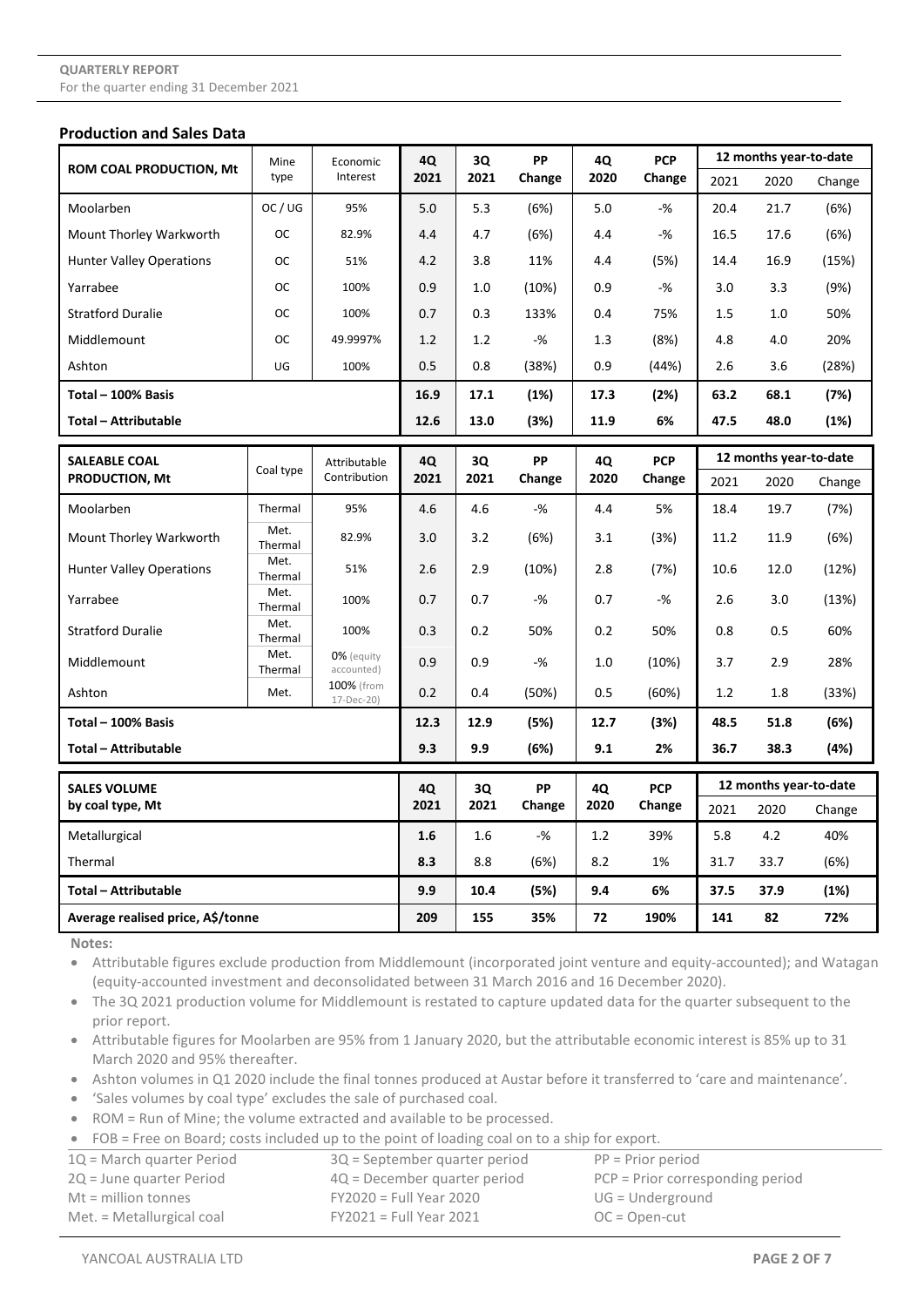#### **SAFETY STATISTIC - 12mth Rolling TRIFR \***



#### **CEO COMMENT**

The health and wellbeing of all Yancoal employees remain a key focus. The 12-month rolling Total Recordable Injury Frequency Rate<sup>[1](#page-2-0)</sup> at the end of  $4Q$ 2021 was 8.4, compared to 8.0 at the end of 3Q  $2021<sup>2</sup>$  $2021<sup>2</sup>$ . This figure compares favourably with the comparable industry weighted average TRIFR of 10.2 at the end of December. Our operations have proactively addressed COVID-19 cases as they occurred in the workforce, and Yancoal has protocols in place to respond to positive cases.

Wet weather and reduced equipment operating hours due to COVID-19 response requirements affected production at most mines. The heavy rainfall in the fourth quarter further impacted production as most of the open-cut mines in NSW were already near their water storage capacity limits.

All the mines continue to operate with COVID-19 controls in place, such as: crew separation measures; staggered crew starting times; Rapid Antigen Testing; and additional time for employee briefings on mandatory COVID-19 protocols. This rigorous approach has minimised the COVID-19 impact, but as community transmission increased, particularly in the Newcastle and Hunter regions, invariably, some of our workforce were required to follow isolation requirements, and this has reduced personnel availability. Transport delays affecting spare part deliveries are also a factor at most mines.

In the face of operational constraints, mining teams performed well to deliver 36.7Mt of attributable coal production for the year. The marketing team took advantage of international market conditions and sold down coal inventories accumulated in prior periods. Total sales for the year were 37.5Mt (first-half sales were limited to 17.2Mt). Full-year sales include an increased proportion of higher revenue-generating metallurgical coal.

International coal indices rallied through the year, peaking in October at previously unseen levels. Yancoal's average realised coal price jumped each quarter and was A\$209/tonne in the fourth quarter (just 12 months earlier, it was A\$72/tonne).

Our average realised coal price for 2021 was A\$141/tonne, significantly higher than the A\$82/tonne achieved the previous year. Considering our realised price lags index prices due to contract structures, and given coal indices remain elevated, the outlook for Yancoal's realised price at the start of 2022 is positive.

In October, Yancoal made an early debt repayment of US\$500 million from the excess cash flow generated in the third quarter. The early repayment improves cash flow by saving US\$82 million in finance costs over the loan period. Yancoal's net gearing fell below 30% at 31 December 2021 (subject to external audit review), compared to 41% at 31 December 2020. As coal price

<span id="page-2-1"></span><span id="page-2-0"></span><sup>\*</sup> From January 2021 onwards the Yancoal TRIFR and Industry weighted average were revised to include the Watagan assets. <sup>1</sup> Attributable TRIFR includes Moolarben, Mount Thorley Warkworth, Stratford Duralie, Yarrabee and Corporate; it excludes Joint venture operated Middlemount and Hunter Valley

Operations as well as Watagan (up to 16 December 2020). The Industry Weighted Average combines proportional components from the relevant New South Wales and Queensland Industry references.

<sup>2</sup> Prior periods may be revised for reclassification of past events.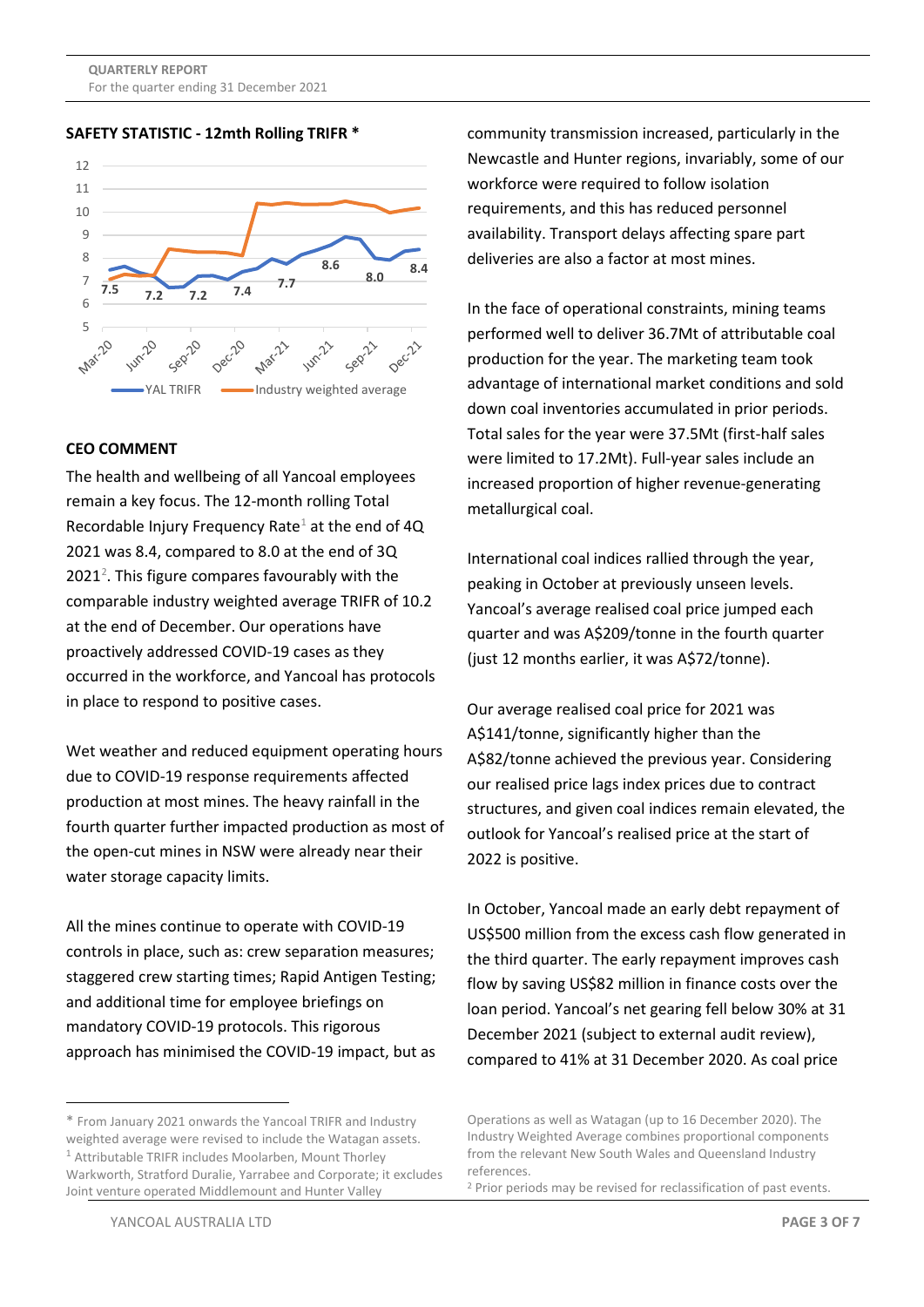strength persists, Yancoal will continue to evaluate how to balance the allocation of its financial resources, including through further early debt repayments.

Yancoal's large-scale, low-cost production profile provides notable cash flow during periods of elevated coal prices, as was the case in 2017-2019 when distributions totalled A\$924 million and US\$1,400 million of early debt repayments were completed.

Through periods of high and low coal prices, our focus remains on the controllable elements of our business. A disciplined production and operating costs approach ensures the best outcome in all coal market conditions. Yancoal's strategic advantage is its low cost of production and ability to blend its output to meet customer requirements. Our assets perform consistently throughout the coal price cycle and deliver revenue without compromising our mine plans or maintenance schedules to force a temporary production gain.

# **COAL SALES and PRICING**

During 4Q 2021, attributable sales (9.9Mt) were 0.6Mt above the attributable saleable production (9.3Mt) as Yancoal maximised its effort to meet customer demand. At the end of the year, inventory levels were comparable to past periods.

Yancoal purchased additional coal for blending, per its usual practice, to optimise the overall product mix and realised prices. Yancoal's average realised sale price in 4Q 2021 was A\$209/t across the combined thermal and metallurgical coal volumes, compared to A\$155/t in the prior quarter and A\$72/t in the prior corresponding period.

# Market Index Pricing and Yancoal quarterly overall sale price



YANCOAL AUSTRALIA LTD **PAGE 4 OF 7**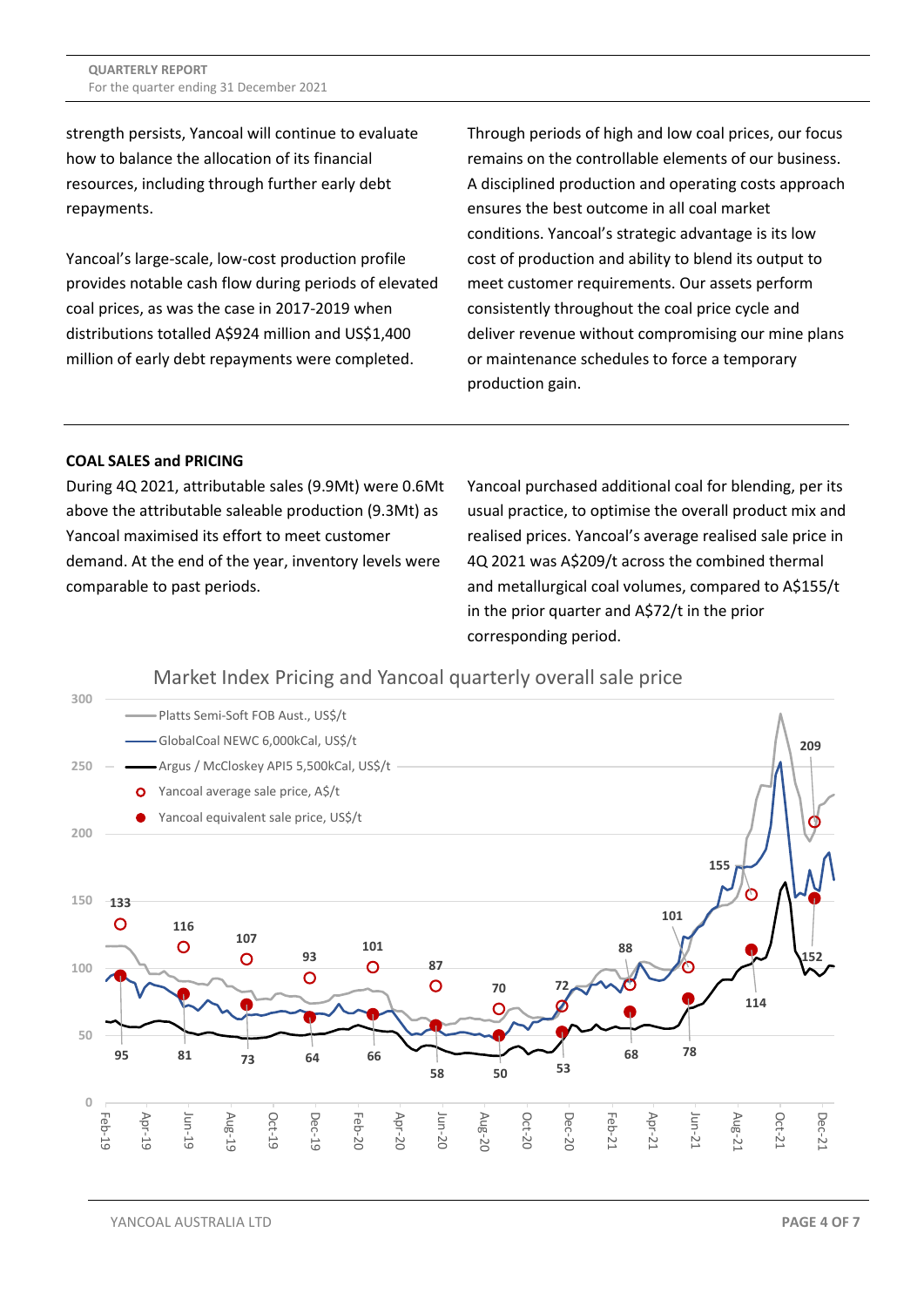# **COAL MARKET OUTLOOK**

Yancoal sells most of its thermal coal on contracts linked to the All Published Index 5 (API5) 5,500kCal index, with the balance priced off the GlobalCOAL NEWC 6,000kCal NAR index (GCNewc). During 4Q 2021, the API5 price averaged US\$117/t and ended the quarter at US\$102/t. This price profile was not as strong as the GCNewc performance, which averaged US\$186/t and ended the quarter at around US\$166/t.

The price differential between the two indices has narrowed in recent months, but it remains more extensive than typically experienced over the past ten years. During 2021, the differential averaged ~US\$55/tonne, whereas from 2012 to 2021, it averaged ~US\$18/tonne. Reduced API5 imports by China is one factor contributing to the price differential. Yancoal has sought new customers and continually optimises its coal blending strategy to meet customer needs.

The low-ash GCNewc index peaked in October as Indonesian exports faced weather disruptions and customers in Asia looked to establish stockpiles ahead of a potentially colder than typical winter.

The index then fell in November following a recovery in Indonesian exports and an announcement by the NDRC that Chinese domestic production would be increased.

In December, prices rebounded somewhat as rain disrupted Australian export logistics. After the end of the quarter, prices rallied further after the Indonesian Government announced it would ban exports during January to rebuild domestic stockpiles.

Overall, the demand for low-ash coal has remained consistent with expectations. Swings in the supply output and sentiment have largely determined index movements.

The high-ash API5 index followed a similar profile to the low-ash index during the quarter. Chinese domestic supply, Indonesian exports and Indian imports demand are key factors in this market. Yancoal is a leading participant in the international high-ash thermal coal market; the reduced output from Yancoal in 4Q 2021 has the potential to affect this index in the near term.

Although having retreated from peak levels, international coal indices remain robust compared to prior years. Both metallurgical and thermal coal markets have sound demand fundamentals, and we see this as supportive of the price outlook during the first half of 2022.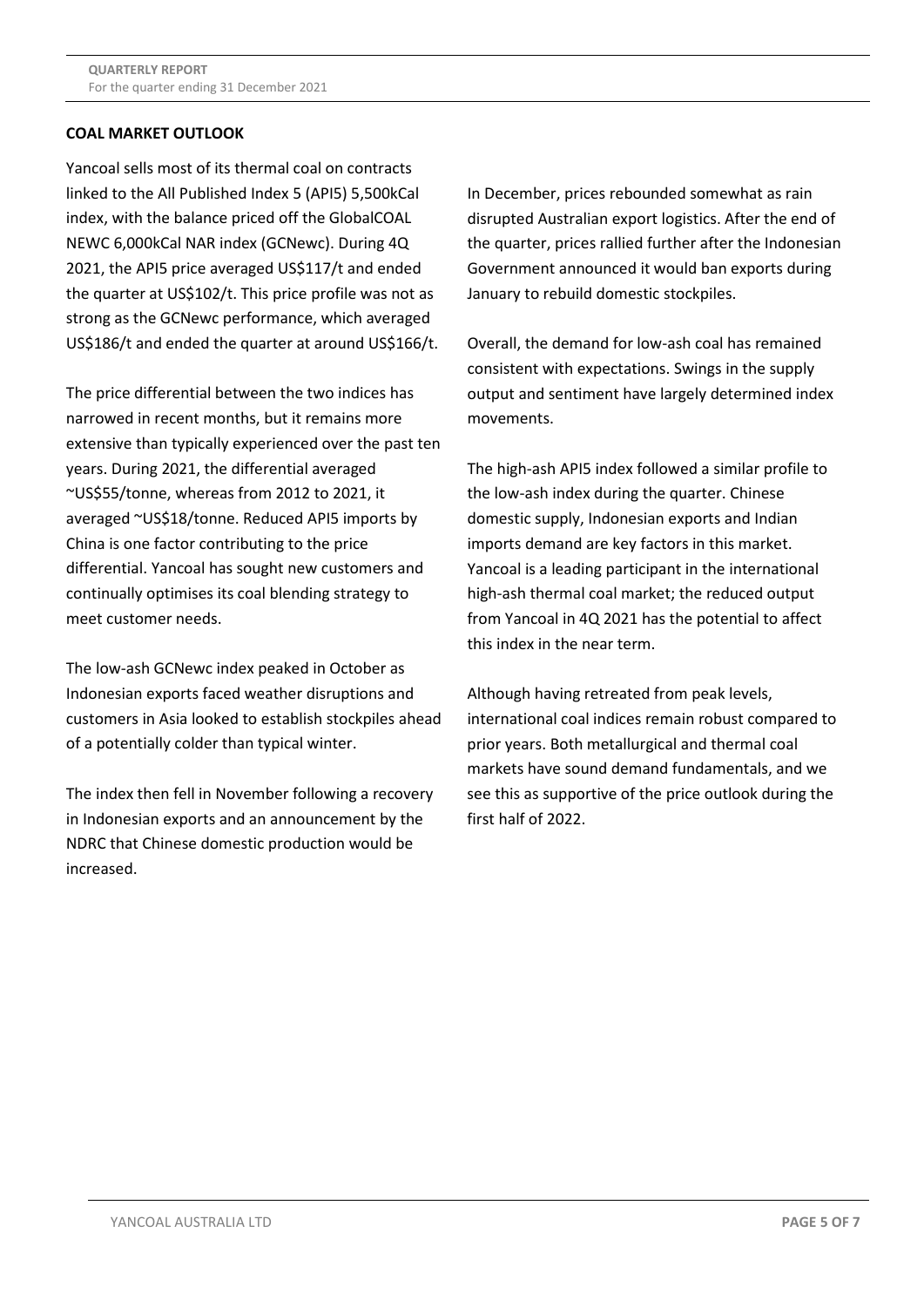# **ASSET PERFORMANCE**

Late in the quarter, our workforce availability was impacted by increasing COVID-19 case numbers in the Hunter Valley community, with positive cases and isolation requirements affecting Moolarben, MTW, HVO and Ashton underground operation. The occurrence of logistics and supply chain delays also increased toward the end of the quarter due to COVID-19 disruptions.

Heavy rainfall occurred in NSW during the quarter, particularly in November, and is forecast to continue through January 2022 as the La Nina weather pattern continues. The rainfall affected both mining operations and rail logistics. The sites continually review the current and projected weather conditions in order to assess all possible recovery options. Management of excess site water levels is a priority across all NSW operations and will continue into 2022.

#### **Moolarben**

Open-cut mining was affected by rain throughout the period. Usually, output from the underground mine can be increased to partially offset open-cut disruptions, but longwall operations were impacted as crews worked to address poor roof strata conditions. Underground production was further impacted by unscheduled maintenance following a mechanical failure, and reduced workforce availability related to COVID-19 isolation and testing delays.

#### **Mount Thorley Warkworth (MTW)**

At MTW, pre-existing high-water storage levels exacerbated the impact of rainfall on the operations. The constrained capacity to remove this additional water from mining locations meant the resumption of mining following heavy rainfall in November and December took longer than commonly experienced. The team at MTW are working on more permanent solutions to address the water storage issues and anticipate implementing additional water storage capacity commencing in 1Q 2022. The large workforce at MTW increases the potential for an occurrence of COVID-19 cases; as part of its risk mitigation, the use of the Rapid Antigen Testing facility has been extended with a view to retaining it through Q1 2022.

### **Hunter Valley Operations (HVO)**

At HVO, there were also production losses associated with rainfall, COVID-19 disruptions and extensions of scheduled maintenance work in the main wash plant. These losses impacted coal availability and feed types, impinging on the ability to optimise wash plant throughput and yield. The second wash plant restarted operations during December, enabling further optimisation of the mines' coal stockpiles during 2022.

# **Yarrabee**

Queensland also received heavy rain, and mining at Yarrabee was affected on several occasions, including two site evacuations when haul roads and access roads were subject to flooding. Late in the quarter, weather conditions improved and some of the mining downtime was recouped.

#### **Stratford Duralie**

The mine was less impacted by rainfall than the mines in the Hunter Valley during the quarter and achieved a monthly ROM record in October. The wash plant also delivered a high yield during the quarter. Late in the quarter, the wash plant had to be shut down following the partial failure of a reinforced earth wall at the ROM coal bin. A temporary mobile crushing plant has been installed while the team implements the preferred rectification plan.

#### **Middlemount**

The mine had modest disruptions during the quarter and primarily delivered to plan. An additional excavator commenced operations during the quarter, and additional haul trucks were delivered in December. We expect the extra equipment will support additional output in 2022.

#### **Ashton**

Although rainfall does not affect underground operations, water accumulation at the longwall mining location reduced output in October. A longwall move was underway during much of December, with the resumption of mining scheduled in mid-January.